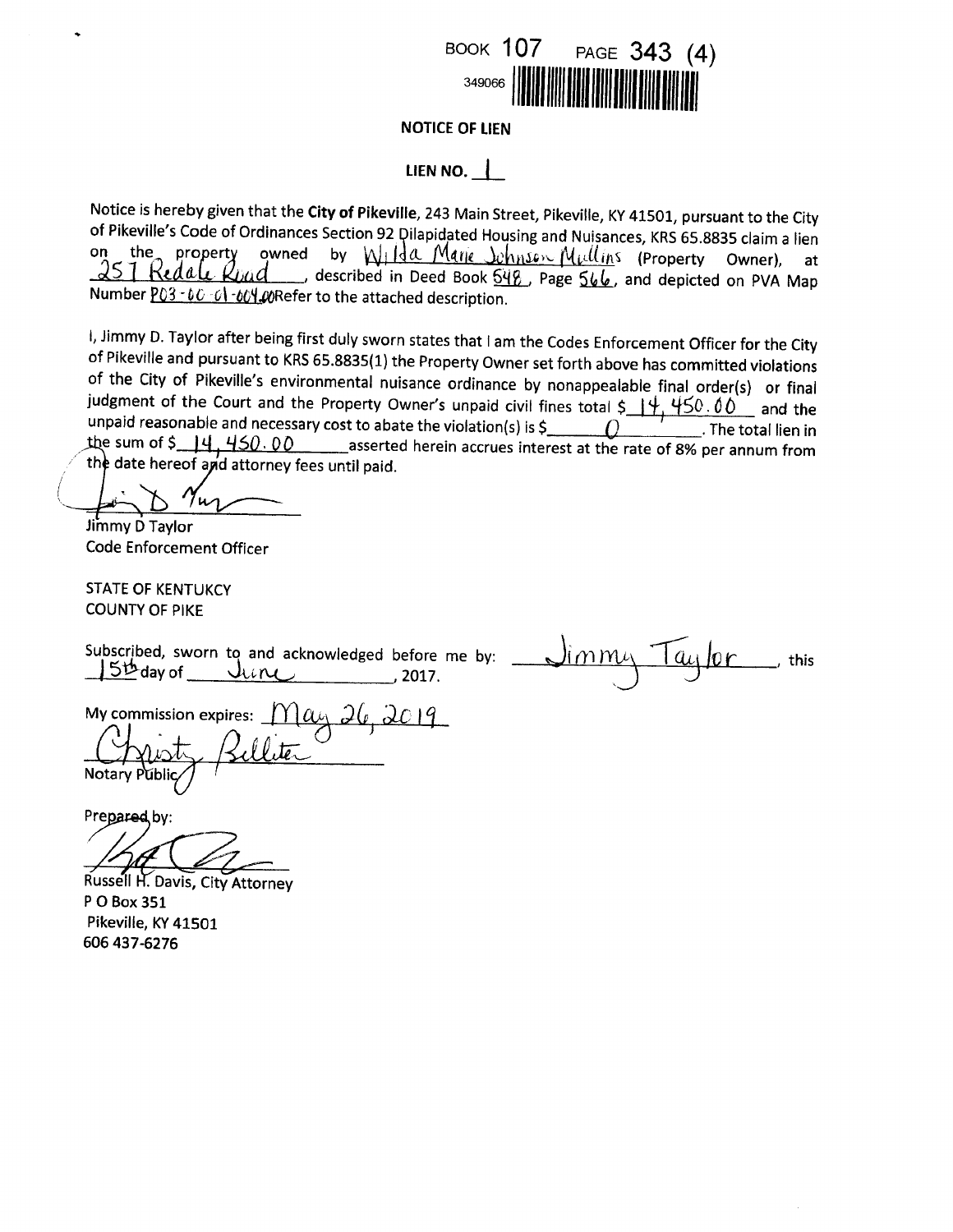|                                       |                                                                                                                                | Printed 11/22/2016 9:55:47 AM                        |                                                                                                                                                |
|---------------------------------------|--------------------------------------------------------------------------------------------------------------------------------|------------------------------------------------------|------------------------------------------------------------------------------------------------------------------------------------------------|
|                                       |                                                                                                                                |                                                      |                                                                                                                                                |
|                                       | <b>Address</b>                                                                                                                 |                                                      |                                                                                                                                                |
|                                       | Class                                                                                                                          | <b>RESIDENTIAL</b>                                   |                                                                                                                                                |
|                                       | Deed                                                                                                                           | 548 - 566                                            |                                                                                                                                                |
|                                       | Tax District                                                                                                                   | $\boldsymbol{\mathcal{S}}$                           |                                                                                                                                                |
|                                       | Last Sale                                                                                                                      | 3                                                    |                                                                                                                                                |
|                                       | Description                                                                                                                    | <b>MH &amp; LOT</b>                                  |                                                                                                                                                |
|                                       |                                                                                                                                |                                                      |                                                                                                                                                |
|                                       |                                                                                                                                |                                                      |                                                                                                                                                |
| Taxable Value: 10000                  |                                                                                                                                |                                                      |                                                                                                                                                |
|                                       |                                                                                                                                |                                                      |                                                                                                                                                |
|                                       |                                                                                                                                |                                                      |                                                                                                                                                |
|                                       |                                                                                                                                |                                                      |                                                                                                                                                |
|                                       |                                                                                                                                |                                                      | WATER & GAS                                                                                                                                    |
|                                       |                                                                                                                                |                                                      | š                                                                                                                                              |
|                                       |                                                                                                                                |                                                      |                                                                                                                                                |
| <b>SITE COND TYPE</b>                 | FAIR                                                                                                                           | <b>SUB ID</b><br>LAND VALUE                          | 4000.0000                                                                                                                                      |
|                                       |                                                                                                                                |                                                      |                                                                                                                                                |
| CLASS I BASIC<br><b>GARAGE TYPE</b>   |                                                                                                                                |                                                      |                                                                                                                                                |
| PATIO TYPE                            |                                                                                                                                | PATIO/DECK SQFT                                      | $\bullet$                                                                                                                                      |
| <b>FIREPLACES</b>                     | $\circ$                                                                                                                        | <b>TENNIS COURT</b>                                  |                                                                                                                                                |
| HEAT TYPE                             |                                                                                                                                | <b>POOL</b>                                          |                                                                                                                                                |
| <b>RESIDENTIAL</b><br><b>AIR TYPE</b> | FLOOR FURNACE                                                                                                                  | <b>POOL SIZE</b>                                     | $\bullet$                                                                                                                                      |
| <b>LING SOFT</b>                      | 228                                                                                                                            | dNI SdS                                              |                                                                                                                                                |
| BASEMENT SQFT                         | $\circ$                                                                                                                        | <b>HLCIIM</b>                                        | $\sharp$                                                                                                                                       |
| <b>GARAGE SQFT</b>                    | $\bullet$                                                                                                                      | <b>LENGTH</b>                                        | 52                                                                                                                                             |
|                                       | $\bullet$                                                                                                                      | COVER TYPE                                           |                                                                                                                                                |
| <b>PORCH SQFT</b>                     |                                                                                                                                | <b>SKIRTING TYPE</b>                                 |                                                                                                                                                |
| <b>IMP VALLUE</b>                     | 8000                                                                                                                           |                                                      |                                                                                                                                                |
|                                       | 2017 Assessment Information<br><b>NOSNHOL SNAM AGLE JOHNSON</b><br><b>DRAINAGE TYPE</b><br>DRIVEWAY TYPE<br><b>STREET/ROAD</b> | 28729<br><b>GRAVEL</b><br>SECONDARY<br>Date Assessed | ZONING CODE<br>Property Information<br>SIDEWALKS<br><b>1202-2004</b><br><b>UTILITY TYPE</b><br>FLOOD TYPE<br><b>257 REDALE RD/LOWER BRIDGE</b> |

 $\label{eq:2.1} \frac{1}{\sqrt{2}}\int_{\mathbb{R}^3}\frac{1}{\sqrt{2}}\left(\frac{1}{\sqrt{2}}\right)^2\frac{1}{\sqrt{2}}\left(\frac{1}{\sqrt{2}}\right)^2\frac{1}{\sqrt{2}}\left(\frac{1}{\sqrt{2}}\right)^2.$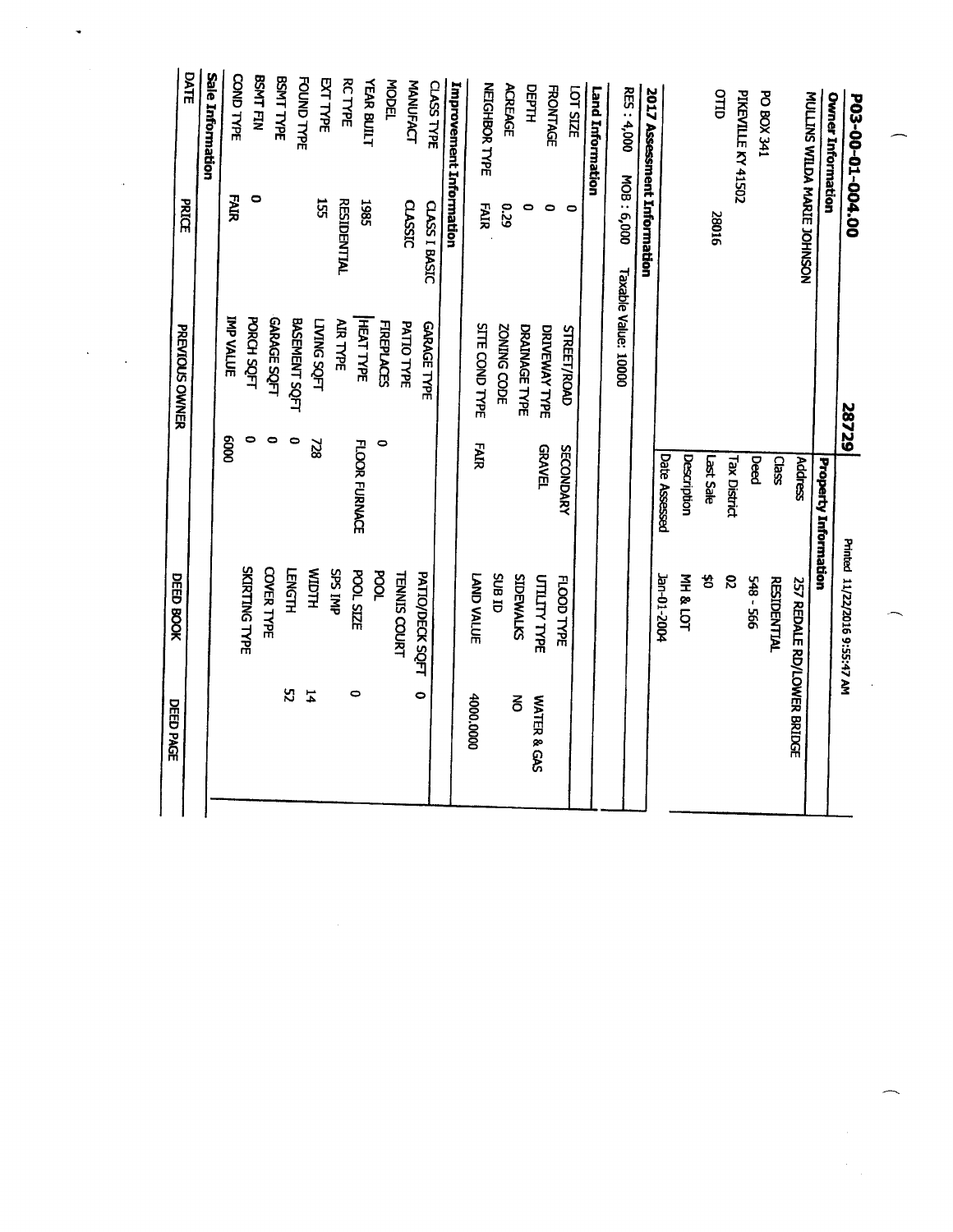| <b>BDOK 548 PACE 566</b>                                                                                                                                                             |
|--------------------------------------------------------------------------------------------------------------------------------------------------------------------------------------|
|                                                                                                                                                                                      |
| <b>WARRANTY DEED WITH EIEN</b>                                                                                                                                                       |
| THIS DEED OF CONVEYANCE made and entered into this the 21st<br>dav of                                                                                                                |
| , 19 78 between Octavia A. Johnson Justice<br>July                                                                                                                                   |
| and Andrew W. Justice, her husband                                                                                                                                                   |
| of the fint port, and Wilda Marie Johnson Mullins. widow<br>partes                                                                                                                   |
| P. O. Box 341. Main Street. Pikeville. Kentucky                                                                                                                                      |
| part ies of the second parts                                                                                                                                                         |
| WITNESSETH: That the said part. Les of the first part, for and in consideration of the sum of                                                                                        |
| One (\$1.00) dollar love and affection the grantors have for the                                                                                                                     |
| grantee. their sister.                                                                                                                                                               |
|                                                                                                                                                                                      |
| receipt of which is hereby acknowledged, do SS __ hereby sell and convey to the part V ____ of the socond                                                                            |
| part, their heirs and assigns, the following described property, to-wits                                                                                                             |
| A certain tract or parcel of land lying in .<br>معلك كسب<br>County,                                                                                                                  |
| Kentucky, on By-Pass Road                                                                                                                                                            |
| and being $\Box$ $\Box$ $\Box$<br>$\_$ land conveyed to the                                                                                                                          |
| first part_les_by Frank_Johnson<br>by deed                                                                                                                                           |
| bearing date, August 10, 1912, My, of Leacent, May 19, 1977<br>County Court Clerk's office,<br>Deed Book $\frac{107}{541}$ , page $\frac{70}{140}$ , $\frac{pize}{\frac{156e}{140}}$ |
| _ acres, more or less.<br>containin <b>a</b> .                                                                                                                                       |
| Bounded and described as follows:<br><b>Kv.</b><br>and                                                                                                                               |
| A certain lot lying and being in Pike Co.,<br>adjoining the lot of Sim Johnson on the lower and commancing on.                                                                       |
| a post at the fonce of Sim Johnson, thence running up the                                                                                                                            |
| County Road 100 feet one hundred feet to a post; thence down the                                                                                                                     |
| bank to the river; thence down the river a distance of one hundred                                                                                                                   |
| feet to a fence to Sim Johnsons line; thence up the bank and with                                                                                                                    |
| the fence and with Sim Johnson line to the post at the County.                                                                                                                       |
| Road, the beginning.                                                                                                                                                                 |
| It is further provided that if the grantee should                                                                                                                                    |
| die before this property is fully paid for that the grantors                                                                                                                         |
| daughter, Alfreda Jenkins shall have one-fourth of this property.                                                                                                                    |
| rining of the special special component of the component of the component of the component of the component of                                                                       |
|                                                                                                                                                                                      |
|                                                                                                                                                                                      |
|                                                                                                                                                                                      |
|                                                                                                                                                                                      |
|                                                                                                                                                                                      |

**THE REPORT OF A PARTIES OF A PARTIES OF A PARTIES OF A PARTIES OF A PARTIES OF A PARTIES OF A PARTIES OF A PARTIES OF A PARTIES OF A PARTIES OF A PARTIES OF A PARTIES OF A PARTIES OF A PARTIES OF A PARTIES OF A PARTIES OF** 

**TABLE PRODUCT** 

فتعطشتهم

ensker ingenedere byggenete en de energ

**The Second Property** 

**THE YEAR ARTS**